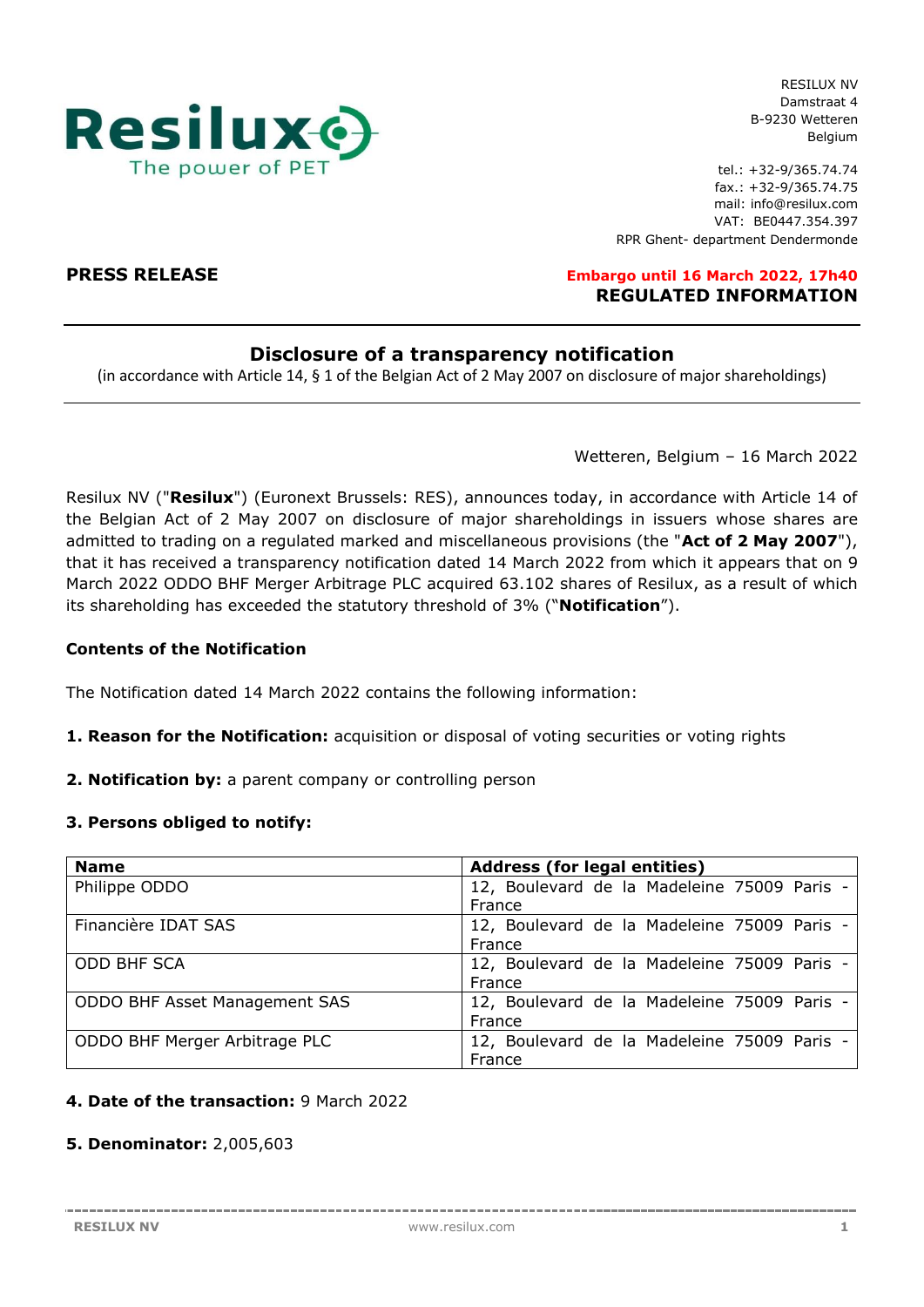

RESILUX NV Damstraat 4 B-9230 Wetteren Belgium

tel.: +32-9/365.74.74 fax.: +32-9/365.74.75 mail: info@resilux.com VAT: BE0447.354.397 RPR Ghent- department Dendermonde

### **PRESS RELEASE Embargo until 16 March 2022, 17h40 REGULATED INFORMATION**

# **6. Thresholds crossed:** 3%

## **7. Details of the Notification:**

| <b>Voting rights</b>                    | <b>Previous</b><br>notification | <b>After the transaction</b>         |                                       |                                      |                                       |  |
|-----------------------------------------|---------------------------------|--------------------------------------|---------------------------------------|--------------------------------------|---------------------------------------|--|
| <b>Holders of voting</b>                | # of voting rights              | # of voting rights                   |                                       | % of voting rights                   |                                       |  |
| rights                                  |                                 | <b>Connected</b><br>to<br>securities | <b>Separate</b><br>from<br>securities | <b>Connected</b><br>to<br>securities | <b>Separate</b><br>from<br>securities |  |
|                                         |                                 |                                      |                                       |                                      |                                       |  |
| Philippe ODDO                           | $\mathbf 0$                     | 0                                    | 0                                     | 0,00%                                | 0,00%                                 |  |
| Financière<br><b>IDAT</b><br><b>SAS</b> | $\Omega$                        | $\mathbf 0$                          | $\overline{0}$                        | 0,00%                                | 0,00%                                 |  |
| <b>ODDO BHF SCA</b>                     | $\Omega$                        | 0                                    | $\Omega$                              | 0,00%                                | 0,00%                                 |  |
| ODDO BHF Asset<br>Management SAS        | $\Omega$                        | $\mathbf 0$                          | 0                                     | 0,00%                                | 0,00%                                 |  |
| ODDO BHF Merger<br>Arbitrage PLC        | $\overline{0}$                  | 63.102                               | $\overline{0}$                        | 3,15%                                | 0,00%                                 |  |
| Subtotal                                |                                 | 63.102                               | $\overline{0}$                        | 3,15%                                | 0,00%                                 |  |
|                                         | <b>TOTAL</b>                    | 63.102                               | $\mathbf 0$                           | 3,15%                                | 0,00%                                 |  |

# **8. Chain of controlled undertaking through which the holding is effectively held:**

DDO BHF Merger Arbitrage PLC is fully owned by ODDO BHF Asset Management SAS but is entirely independent in its investment decisions and the Notificiation relates only to this Fund.

ODDO BHF Asset Management SAS is fully owned by ODDO BHF SCA. Philippe ODDO has control through Financière IDAT SAS (full ownership of 50.0004% and usufruct of 49.9996%) which directly owns 56.04% of ODDO BHF SCA, which owns 100% of ODDO BHF Asset Management SAS.

\* \* \*

The aforementioned Notification is available on the website of Resilux via the following link: https://www.resilux.com/EN/investors/generalinfo.html. Pursuant to the Act of 2 May 2007 and the